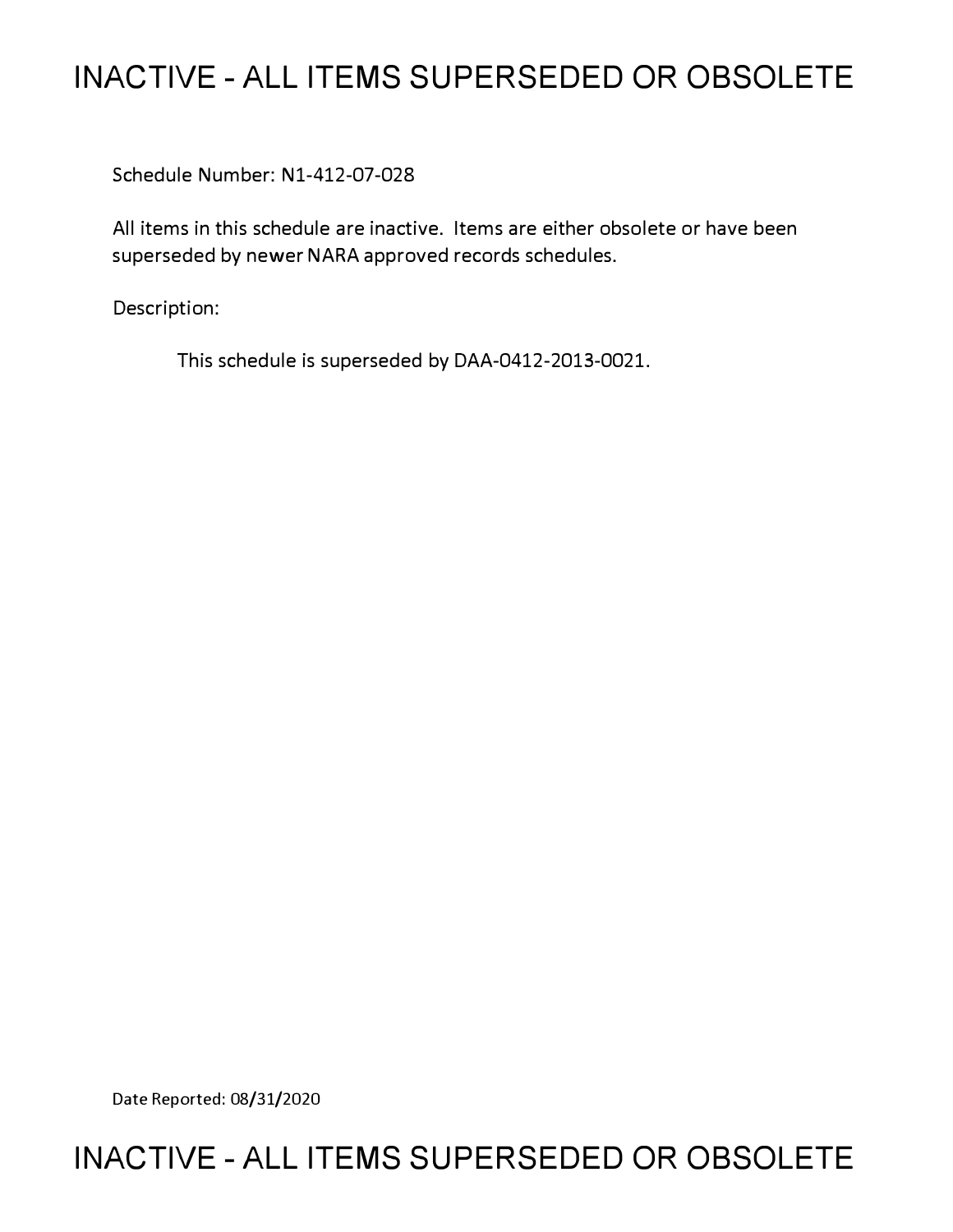| <b>REQUEST FOR RECORDS DISPOSITION AUTHORITY</b><br>To: NATIONAL ARCHIVES and RECORDS ADMINISTRATION (NIR)<br>WASHINGTON, DC 20408<br>1. FROM (Agency or establishment)<br>U.S. Environmental Protection Agency<br>2. MAJOR SUBDIVISION<br><b>Toxic Substances</b><br>3. MINOR SUBDIVISION<br>be<br>Headquarters<br><b>5. TELEPHONE</b><br><b>DATE</b><br>4. NAME OF PERSON WITH WHOM TO CONFER<br>202-566-1643<br>John B. Ellis<br><b>6. AGENCY CERTIFICATION</b><br>I hereby certify that I am authorized to act for this agency in matters pertaining to the disposition of its records and that the records<br>proposed for disposal on the attached $\frac{3}{2}$ page(s) are not now needed for the business of this agency or will not be needed after the<br>retention periods specified; and that written concurrence from the General Accounting Office, under the provisions of Title 8 of the<br>GAO manual for Guidance of Federal Agencies,<br>has been requested.<br>$\mathcal{V}$ is not required;<br>is attached; or<br>TITLE<br>SIGNATURE OF AGENCY REPRESENTATIVE<br><b>DATE</b><br>1211116<br>3.50<br>John B. Ellis<br>8. DESCRIPTION OF ITEM AND PROPOSED DISPOSITION<br>7. Item<br>No.<br><b>TSCA Section 4 Chemical Test Program Results</b> | JOB NUMBER N / - 4/2.07.28<br><b>DATE RECEIVED</b><br>$1 - 8 - 2007$<br><b>NOTIFICATION TO AGENCY</b><br>In accordance with the provisions of 44 U.S.C.<br>3303a,<br>disposition request, including<br>the<br>amendments, is approved except for items that may<br>marked Adisposition not approved≅ or<br>Awithdrawn≅ in column 10.<br>ARCHIVIST OF THE UNITED STATES<br>Allen War<br>1/2268<br>9. GRS OR SUPERSEDED |                               |  |
|---------------------------------------------------------------------------------------------------------------------------------------------------------------------------------------------------------------------------------------------------------------------------------------------------------------------------------------------------------------------------------------------------------------------------------------------------------------------------------------------------------------------------------------------------------------------------------------------------------------------------------------------------------------------------------------------------------------------------------------------------------------------------------------------------------------------------------------------------------------------------------------------------------------------------------------------------------------------------------------------------------------------------------------------------------------------------------------------------------------------------------------------------------------------------------------------------------------------------------------------------------------------|-----------------------------------------------------------------------------------------------------------------------------------------------------------------------------------------------------------------------------------------------------------------------------------------------------------------------------------------------------------------------------------------------------------------------|-------------------------------|--|
|                                                                                                                                                                                                                                                                                                                                                                                                                                                                                                                                                                                                                                                                                                                                                                                                                                                                                                                                                                                                                                                                                                                                                                                                                                                                     |                                                                                                                                                                                                                                                                                                                                                                                                                       |                               |  |
|                                                                                                                                                                                                                                                                                                                                                                                                                                                                                                                                                                                                                                                                                                                                                                                                                                                                                                                                                                                                                                                                                                                                                                                                                                                                     |                                                                                                                                                                                                                                                                                                                                                                                                                       |                               |  |
|                                                                                                                                                                                                                                                                                                                                                                                                                                                                                                                                                                                                                                                                                                                                                                                                                                                                                                                                                                                                                                                                                                                                                                                                                                                                     |                                                                                                                                                                                                                                                                                                                                                                                                                       |                               |  |
|                                                                                                                                                                                                                                                                                                                                                                                                                                                                                                                                                                                                                                                                                                                                                                                                                                                                                                                                                                                                                                                                                                                                                                                                                                                                     |                                                                                                                                                                                                                                                                                                                                                                                                                       |                               |  |
|                                                                                                                                                                                                                                                                                                                                                                                                                                                                                                                                                                                                                                                                                                                                                                                                                                                                                                                                                                                                                                                                                                                                                                                                                                                                     |                                                                                                                                                                                                                                                                                                                                                                                                                       |                               |  |
|                                                                                                                                                                                                                                                                                                                                                                                                                                                                                                                                                                                                                                                                                                                                                                                                                                                                                                                                                                                                                                                                                                                                                                                                                                                                     |                                                                                                                                                                                                                                                                                                                                                                                                                       |                               |  |
|                                                                                                                                                                                                                                                                                                                                                                                                                                                                                                                                                                                                                                                                                                                                                                                                                                                                                                                                                                                                                                                                                                                                                                                                                                                                     |                                                                                                                                                                                                                                                                                                                                                                                                                       |                               |  |
|                                                                                                                                                                                                                                                                                                                                                                                                                                                                                                                                                                                                                                                                                                                                                                                                                                                                                                                                                                                                                                                                                                                                                                                                                                                                     |                                                                                                                                                                                                                                                                                                                                                                                                                       |                               |  |
|                                                                                                                                                                                                                                                                                                                                                                                                                                                                                                                                                                                                                                                                                                                                                                                                                                                                                                                                                                                                                                                                                                                                                                                                                                                                     |                                                                                                                                                                                                                                                                                                                                                                                                                       |                               |  |
|                                                                                                                                                                                                                                                                                                                                                                                                                                                                                                                                                                                                                                                                                                                                                                                                                                                                                                                                                                                                                                                                                                                                                                                                                                                                     |                                                                                                                                                                                                                                                                                                                                                                                                                       |                               |  |
|                                                                                                                                                                                                                                                                                                                                                                                                                                                                                                                                                                                                                                                                                                                                                                                                                                                                                                                                                                                                                                                                                                                                                                                                                                                                     |                                                                                                                                                                                                                                                                                                                                                                                                                       |                               |  |
|                                                                                                                                                                                                                                                                                                                                                                                                                                                                                                                                                                                                                                                                                                                                                                                                                                                                                                                                                                                                                                                                                                                                                                                                                                                                     |                                                                                                                                                                                                                                                                                                                                                                                                                       | <b>Agency Records Officer</b> |  |
|                                                                                                                                                                                                                                                                                                                                                                                                                                                                                                                                                                                                                                                                                                                                                                                                                                                                                                                                                                                                                                                                                                                                                                                                                                                                     |                                                                                                                                                                                                                                                                                                                                                                                                                       | <b>10. ACTION TAKEN</b>       |  |
|                                                                                                                                                                                                                                                                                                                                                                                                                                                                                                                                                                                                                                                                                                                                                                                                                                                                                                                                                                                                                                                                                                                                                                                                                                                                     | <b>JOB CITATION</b>                                                                                                                                                                                                                                                                                                                                                                                                   | (NARA USE ONLY)               |  |
|                                                                                                                                                                                                                                                                                                                                                                                                                                                                                                                                                                                                                                                                                                                                                                                                                                                                                                                                                                                                                                                                                                                                                                                                                                                                     | N1-412-01-8                                                                                                                                                                                                                                                                                                                                                                                                           |                               |  |
| Le 1/30/08 Copies sent to agency, NWMS, Nigme, Niomu, 9 KR<br>PREVIOUS EDITION NOT USABLE<br>115-109                                                                                                                                                                                                                                                                                                                                                                                                                                                                                                                                                                                                                                                                                                                                                                                                                                                                                                                                                                                                                                                                                                                                                                |                                                                                                                                                                                                                                                                                                                                                                                                                       |                               |  |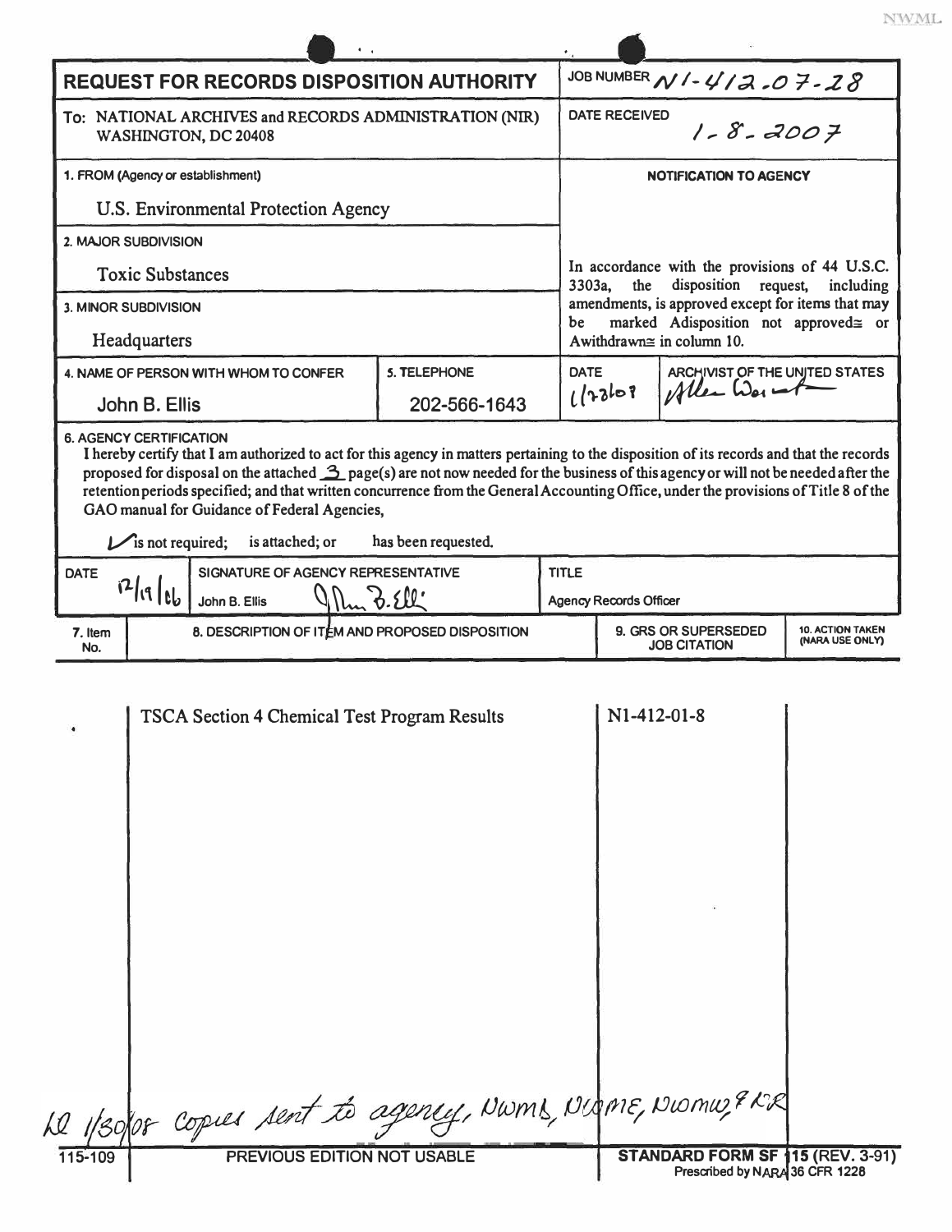**This schedule is in draft. It may be used to retire records, but may not be used to destroy records. If you have any questions, please contact the Records Help Desk.** 

# **EPA Records Schedule 262**

**Status:** Draft, 01/31/2008

**Title:** TSCA Section 4 Chemical Test Program Results

**Program:** Toxic Substances

**Applicability:** Headquarters

**Function:** 108-025-06-02 - Manage Toxic Substances

# **NARA Disposal Authority:**

This schedule authorizes the disposition of the record copy in any media (media neutral), excluding any records already in electronic form. Records designated for permanent retention must be transferred to the National Archives in accordance with NARA standards at the time of transfer.

• Nl-412-07-28

# **Description:**

These post-rule records contain test data, internal Agency reviews of test data, and other documents resulting from the testing requirements specified in a test rule or consent order. The files consist of final reports, interim progress reports, amendments, modification requests and EPA's responses, exemption from test rule applications, request for exclusions, request for waivers, study protocol submissions, meeting summaries, legal proceedings, hearings, written and telephone communications, comments and other supporting and reference documents pursuant to this section of the law. For reference purposes, the file may also contain copies of the Federal Register rules and notices associated with the chemical, the biannual Interagency Testing Committee (ITC) report to the Administrator that pertains to the chemical, test standards, test guidelines, and Good Laboratory Practice Standards. The majority of the records are nonconfidential and information is not part of the related docket file.

# **Disposition Instructions:**

**Item a(l):** Record copy- Nonelectronic

- **Permanent**
- Close inactive records upon receipt and review of all test data required by the rule/consent order and upon closure and transfer to the Review Committee.
- Transfer to the National Archives 20 years after file closure. If record is microform, destroy paper after quality assurance is completed.

**Item a(2):** Record copy - Electronic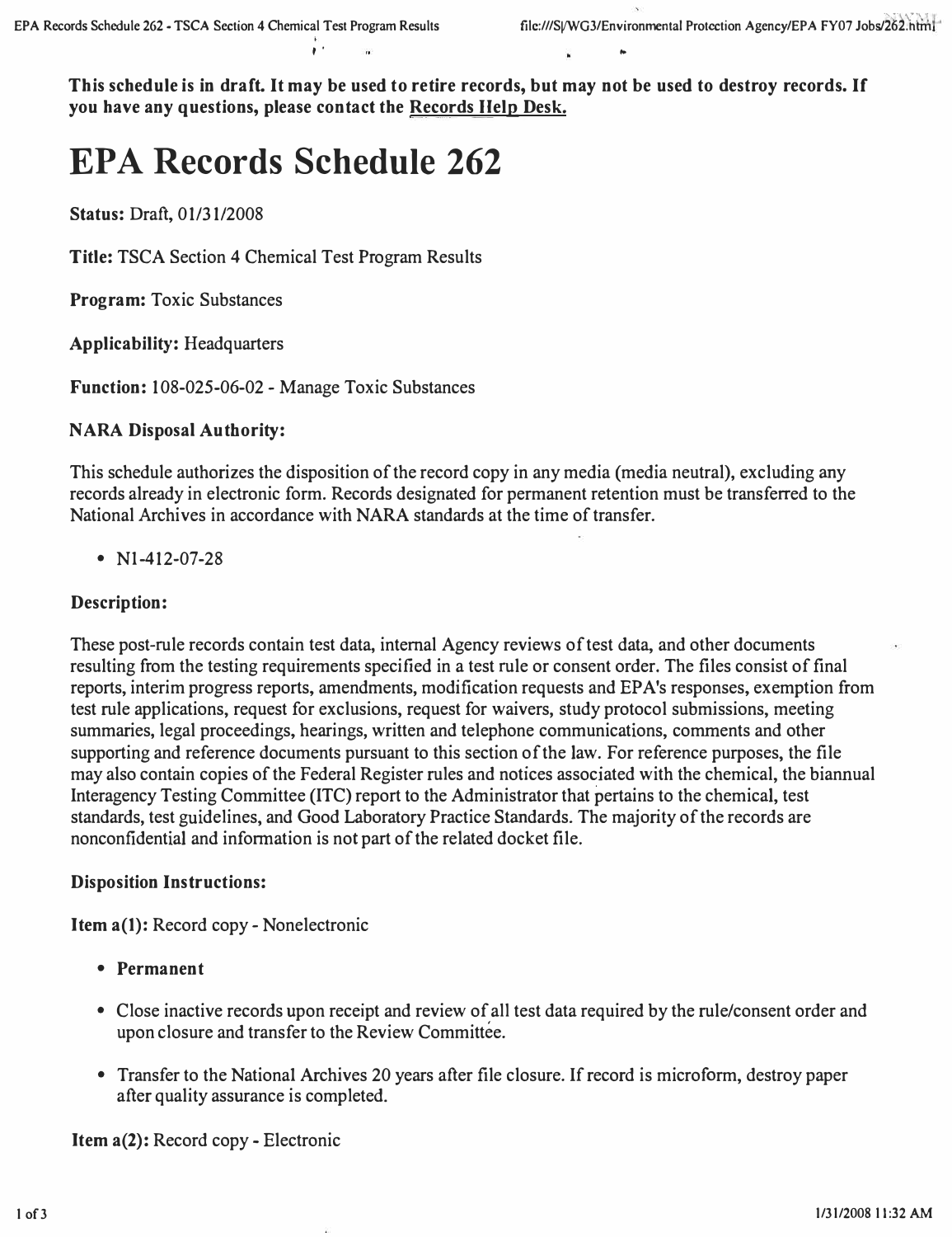#### **• Permanent**

- **Close inactive records upon receipt and review of all test data required by the rule/consent order and upon closure and transfer to the Review Committee.**
- **Transfer to the National Archives 5 years after file closure, with any related documentation and external finding aids, as specified in 36 CFR 1228.270 or standards applicable at the time.**

**Item a(3): Electronic copy ofnrecords transferred to the National Archives** 

- **Disposable**
- **Close file upon transfer to the National Archives.**
- **Delete after electronic record copy is successfully transferred to the National Archives.**

#### **Guidance:**

**The offices of record for files governed by this schedule are Confidential Business Information Center (CBIC), Nonconfidential Information Center (NCIC), and Chemical Testing and Information Branch (CTIB). The NCIC is responsible for implementing the disposition and ensuring that a permanent record is maintained. However, the program office (CTIB) is responsible for the maintenance and disposition of sensitive information not included in the NCIC files. The related dockets maintained by NCIC/CBIC should be retired under EPA 149 for regulations, standards, and guidelines and EPA 150 for dockets.** 

**Records containing sensitive information must be shredded or otherwise definitively destroyed to protect confidentiality.**

**Microform copies are to be produced in accordance with 36 CFR 1230.10 and 1230.20.** 

**Records located in the NCIC are part of the basic documentation resulting from a test rule or consent order. To ensure the completeness of the record and for implementing disposition as a permanent record, the program office is responsible for retaining documents (e.g., study and protocol internal reviews) not included in the file maintained by NCIC.** 

**The CBIC maintains the CBI version of any document submitted or created in response to any subsection of Section 4 ofnTSCA. Various types of Section 4 related documents are included in this collection. However, these records consist mainly of requests for exemptions from test rule applications. All documents regardless of type are maintained by document identification number.** 

**At close out of file, all records held by offices should be retired at the same time. However, the program office may retain a closed file should it be determined that it would be needed for additional information or continuity regarding a related matter.** 

**On an annual basis, the last box of an accession that includes the records for which exemption applications, Letters of Intent to Test, Study Plans, Requests for Modification of Test Standards and Schedules, Amendments to Study Plans, Progress Reports and Test Data (Final Report) have been received will be (a) recalled and (b) exemptions will be incorporated and (c) returned to FRC.**